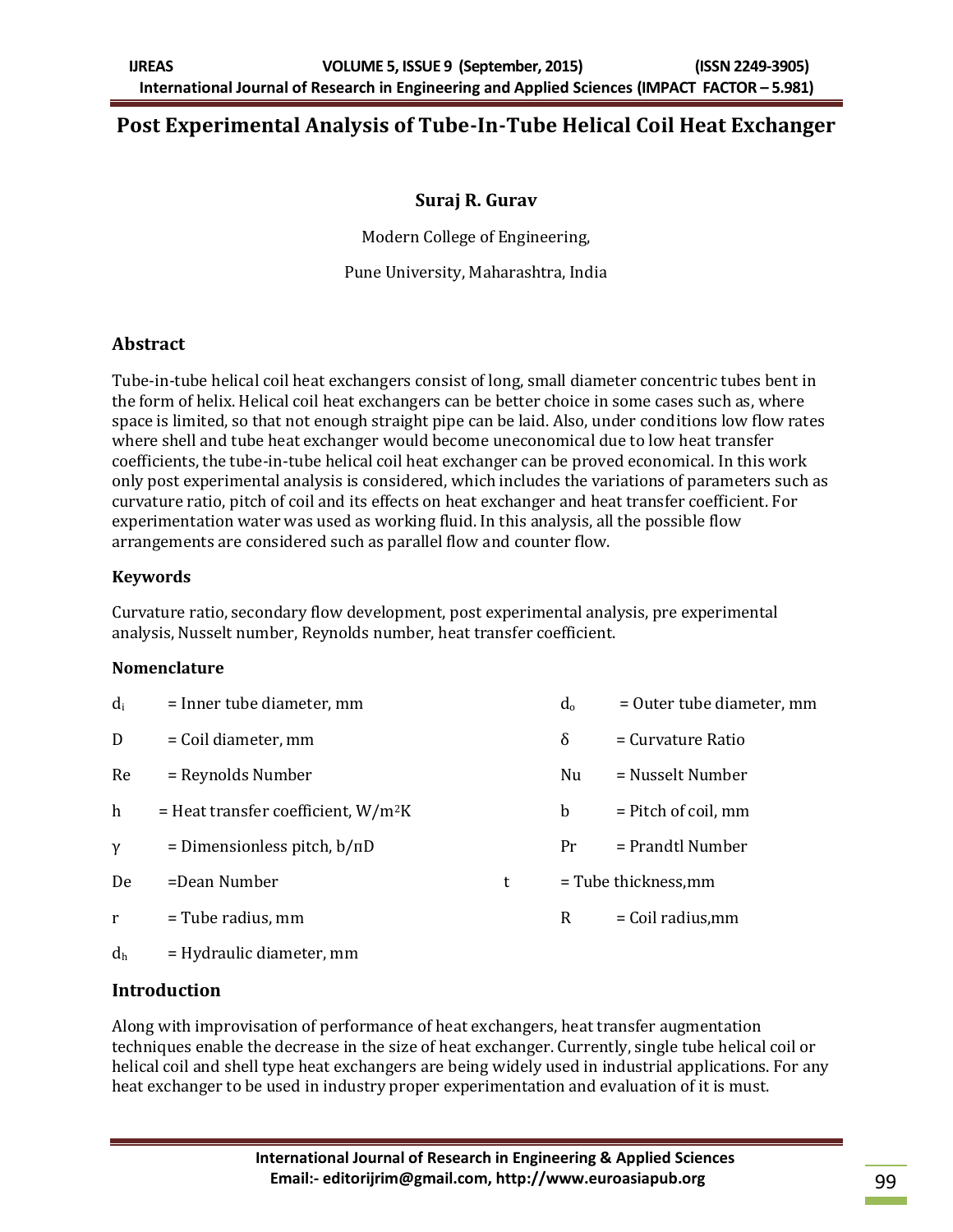#### **IJREAS VOLUME 5, ISSUE 9 (September, 2015) (ISSN 2249-3905) International Journal of Research in Engineering and Applied Sciences (IMPACT FACTOR – 5.981)**

Pre experimental analysis consist the checking of the construction of heat exchanger computer aided analysis of all the possibilities of failure of heat exchanger and numerical analysis. This includes the CFD (Computational Fluid Dynamics) analysis of using ANSYS Fluent or any other similar package. This gives the manufacturer and designer the overview of approximate performance of heat exchanger without actually putting the heat exchanger in service. T. Elango<sub>[9]</sub> used CFD tool ANSYS CFX 12.2 for finding out the temperature profile at various sections of single tube helical coil heat exchangers. He found that the variation in the temperature profile goes on increasing with increase in pitch of the coil. Resultantly, thermal loading on coil goes on increasing with increase in pitch. Also, he plotted pressure contour along the wall at fluid inlet velocity of 1 m/s. after doing such analysis he concluded that the helical coil with 60mm pitch is better as compared to coil with 30mm pitch with limitation in space and pressure drop. In this way, without actual conducting the experiment, the most economical heat exchanger can be designed and redesigned. I.S. Jaykumar $_{[4]}$  did the CFD analysis at constant wall temperature boundary condition and plotted the velocity contours at various planes along the length of the coil. He used Scientific Visualization package 'Anu Vi' developed by Computer Division, BARK, India. Soumya Mohanty $_{110}$ did the CFD analysis with ANSYS Fluent 13.0 and plotted the contours of turbulent dissipation rate, dynamic pressure, turbulent kinetic energy, effective thermal conductivity, total surface heat flux, effective Prandtl number. He did numerical analysis of heat transfer characteristics of helical coil and the results then compared with counter flow arrangement. The CFD results when compared with experimental results from different studies, they were well within error limits. So, the pre experimental analysis is helpful to find out solutions for most of the problems that might arise after experimentation. Not only thermal analysis, but dynamic analysis such as vibrations in coil due to velocity of fluids, velocity of fluid at different sections such as inlet and outlet, pressure acting at joints can be found out and compared with theoretical calculations of designer of heat exchanger. Pre experimental analysis also gives the idea about material which can be used for manufacturing and economical performance of heat exchanger.

Post experimental analysis, on the other hand deals with the actual results and impacts of experiment. It advises, the manufacturer about the plus points along with flaws if any in the heat exchanger. These are direct observable changes such as, by changing the inlet velocity of fluid one can detect the vibrations in the heat exchanger assembly, actual temperature at various sections can be directly measured by fitting sensors at different locations. Also, the leakages in the actual setup, supports at various points and the actual fluid pressure drop can be detected after experimental run only. Post experimental analysis consists of effects of change in curvature ratio, pitch of the coil, helix angle of the coil, tube diameter, coil diameter on overall performance of the heat exchangers. This analysis can be done by direct recording the observations in specially designed software, algorithms and by hand calculations using different correlations for Nusselt number and heat transfer coefficient. J.S. Jaykumar $_{[4]}$  did experimental and theoretical analysis of a helical coiled heat exchanger, in which heat transfer is between fluid-fluid. Experimental setup was fabricated to get the output in estimation of heat transfer characteristics. He found out influence of secondary flows on heat transfer coefficient. Pramod S. Purandare $_{[7]}$  carried out analysis of single tube helical coil heat exchanger. He performed the calculations as per the data reduction procedure for helical coil configuration and are tabulated the results for heat transfer analysis. His analysis concluded as, increase in tube diameter with constant coil diameter increases the curvature ratio and hence the secondary flows. This increased intensity of secondary flows increases Nusselt number and hence the heat transfer coefficient. V.K. Matawala<sub>[3]</sub> carried out similar analysis for single tube spiral coil heat exchanger and collected design procedure from different literature. His analysis gives idea about the changes needed to be incorporated for reducing the shell side pressure drop and improvisation of heat transfer.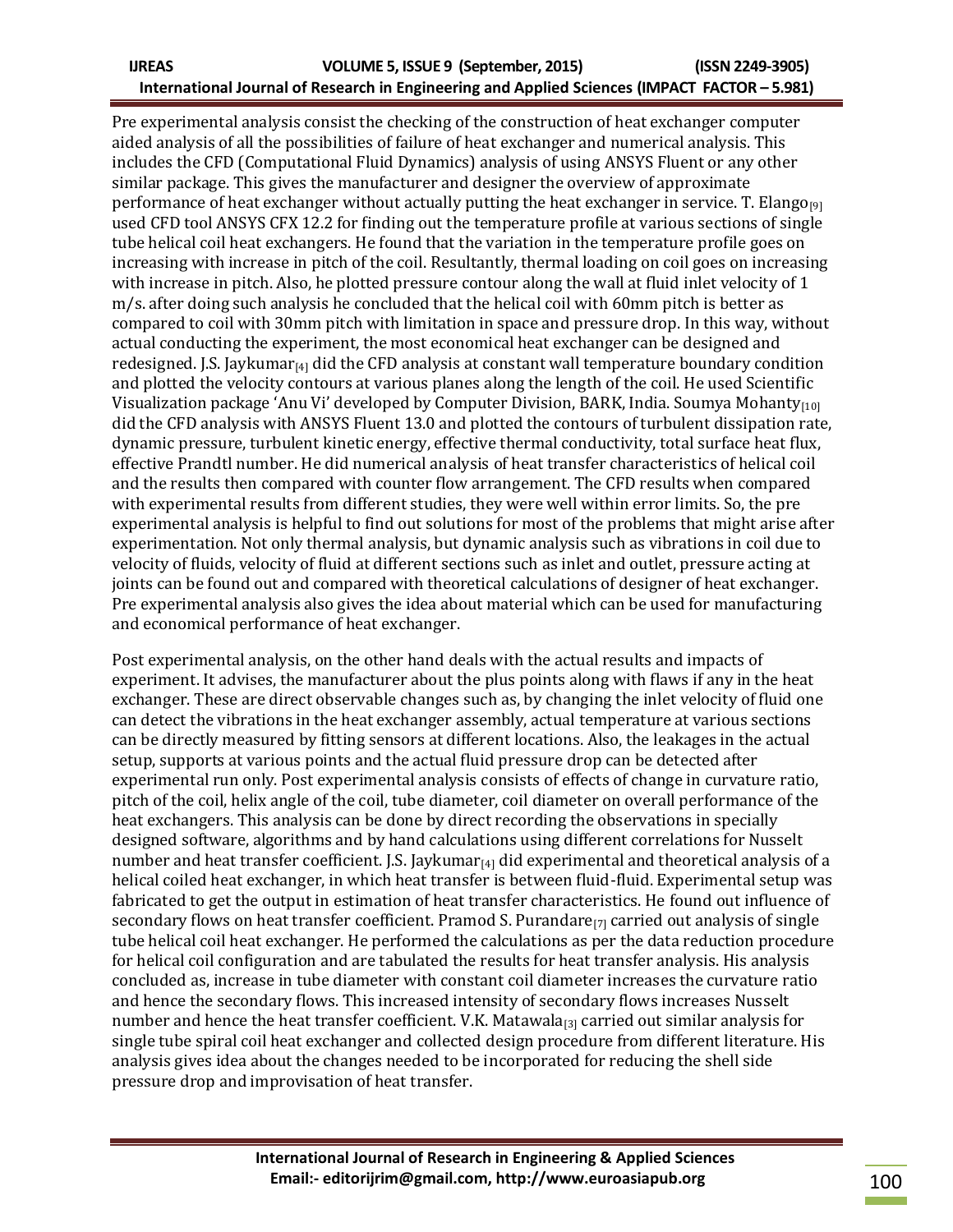Pre and post experimental analysis improves the quality of the heat exchangers delivered to the customer. By following this analysis manufacturer can supply flawless or heat exchangers with minimum flaws along with having optimum performance characteristics.

### **Curvature Ratio**

The ratio of tube radius to coil radius is the curvature ratio ( $\delta$ ). It is one of the most important factors to be considered while evaluating heat transfer in tube-in-tube helical coil heat exchanger. Dean number (De) which is used to characterize flow in helical coil is calculated from curvature ratio. The curvature of coil determines the centrifugal force acting on fluid particles. The enhancement in heat transfer in helical coil is mainly due to the complex flow pattern existing inside the tube. The curvature effect makes the fluid in the outer side of the pipe to move faster than that present inside, which gives a difference in the velocity setting up a secondary flow which changes correspondingly with the dean number of the flow.

$$
\delta = \frac{r}{R}
$$

$$
De = Re\left(\frac{d}{D}\right)^{0.5}
$$

For flow through Inner tube,  $d = d_i$ . For flow through Annular space,  $d = d_h$ .

In this experimental work curvature ratio is changed in three ways:

- a. Change in inner tube diameter while keeping outer tube diameter and coil diameter constant.
- b. Change in outer tube diameter while keeping inner tube diameter and coil diameter constant.
- c. Change in coil diameter while keeping inner and outer tube diameter constant.

## **Secondary Flow Development**

In helically coiled tube-in-tube arrangement flow is modified due to curvature effect. When fluid flows through straight tube the velocity of the fluid at centre of tube is maximum, zero at tube wall and symmetrically distributed about tube axis. In helically coiled tube arrangement, due to curvature effect, velocity is highest at centre. The fluid at centre is subjected to maximum centrifugal action and pushes the fluid towards the outer wall. The fluid at the outer wall moves inwards along the tube wall to replace the fluid ejected outwards. Resultantly, two vortices symmetrical about horizontal plane though the centre of tube, are formed. Thus, Secondary flow is characterized by centrifugal action and acts in plane perpendicular to primary flow. Secondary flow development plays an important role in heat transfer in helical coil tube-in-tube heat exchanger.

## **Critical Reynolds Number (Recr)**

Reynolds number gives the ratio of inertia forces to viscous forces acting on fluid particles in flow. It is the factor on which, whether the flow is turbulent or laminar is decided. The Reynolds number value which separates laminar region from turbulent is the critical value of Reynolds number, which is 2100 for flow through straight tube

$$
Re_{Cr} = 2100 \left(1 + 12 \sqrt{\frac{d}{D}}\right)
$$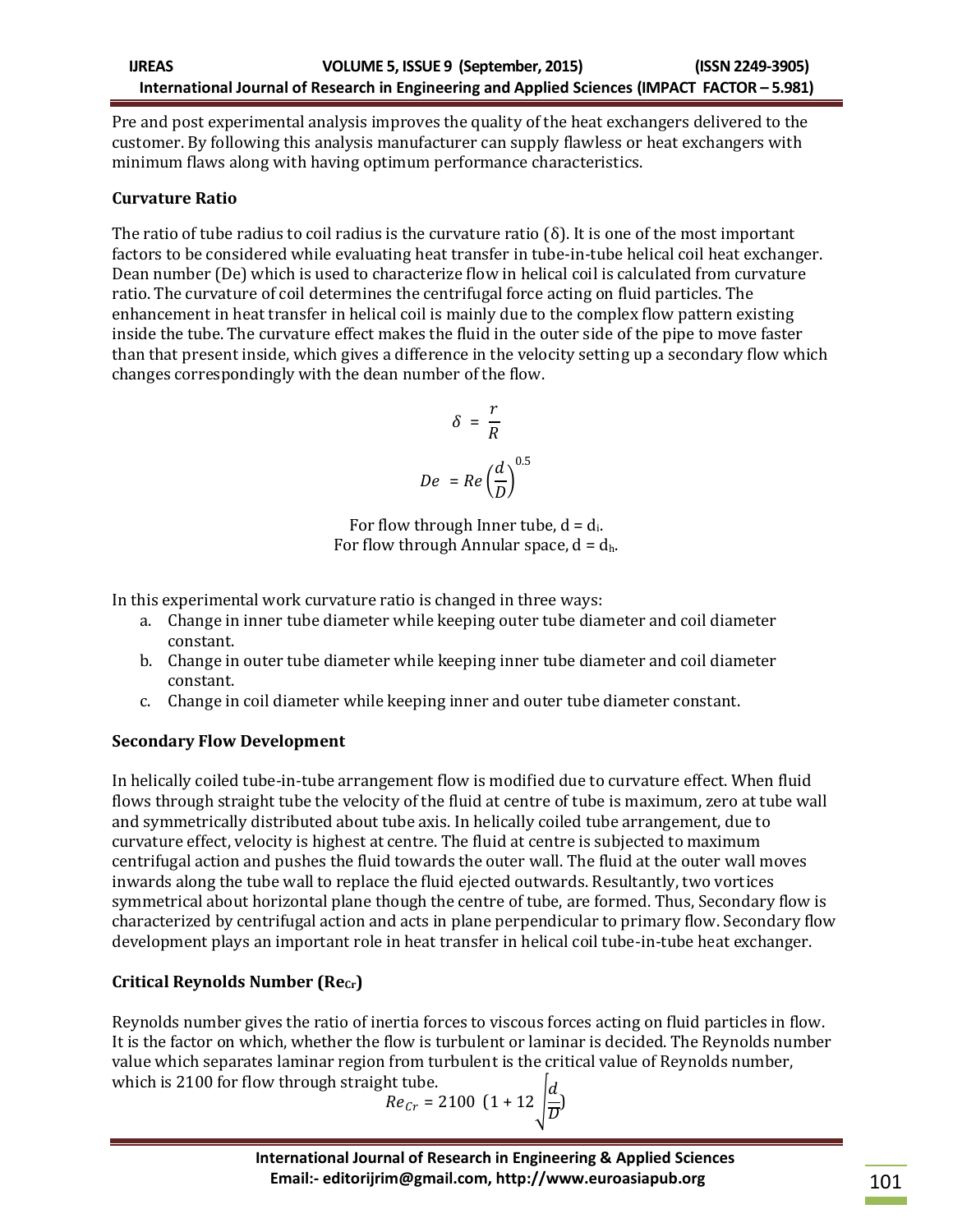For flow through Inner tube,  $d = d_i$ . For flow through Annular space,  $d = d_h$ .

In this experiment, Hydraulic diameter  $(d<sub>h</sub>)$  is given by,

 $d_h = d_o - (d_i + 2t)$ 

In earlier literature, it has been widely observed and studied that flow of fluid inside the coiled tube remains in viscous regime up to much higher Reynolds number than that for straight tubes. The curvature induced vortices i.e. Dean vortices suppress the onset of turbulence and delay the transition. Therefore, critical Reynolds number for flow through coiled tube is more as compared to flow through straight tubes.

## **Results and Post experimental analysis**

For this experiment all the possible fluid flow arrangements are taken into consideration such as: Series 1 = parallel flow with hot water flowing through inner tube. Series 2 = counter flow with hot water flowing through inner tube. Series 3 = parallel flow with cold water flowing through inner tube. Series 4 = counter flow with cold water flowing through inner tube.

### **1] Effect of Curvature Ratio**

#### **Case 1:**

| $D =$ Constant = 165.2mm<br>$d_i$ = Varying<br>$d_0$ = Constant = 12 mm |
|-------------------------------------------------------------------------|
|-------------------------------------------------------------------------|

Here, the flow conditions of the fluid flowing through inner tube will be changed. So, average temperature of fluid flowing through inner tube only is considered.

| Series 1: $T_{avg} = 43.5^{\circ}C$ | Series 3: $T_{avg} = 30.5^{\circ}C$ |
|-------------------------------------|-------------------------------------|
| Series 2: $T_{avg} = 40^{\circ}C$   | Series 4: $T_{avg} = 31^{\circ}C$   |

From Graph 1, as inner tube diameter is increased, curvature ratio also increases linearly. Also, the Nusselt number increases steadily with increase in curvature ratio. For this analysis the Nusselt number is calculated using the correlation given by Roger et  $al_{[7]}$ , because this correlation considers the effect of curvature directly without imposing any restrictions of dean number. Also, the Reynolds number depends on fluid viscosity which in turn depends on fluid temperature. As the average temperature for Series 3 and Series 4 are nearly equal, their graphs overlap. From this graph it can also be concluded that, higher average temperature in addition to higher curvature ratio yields higher values of Nusselt number.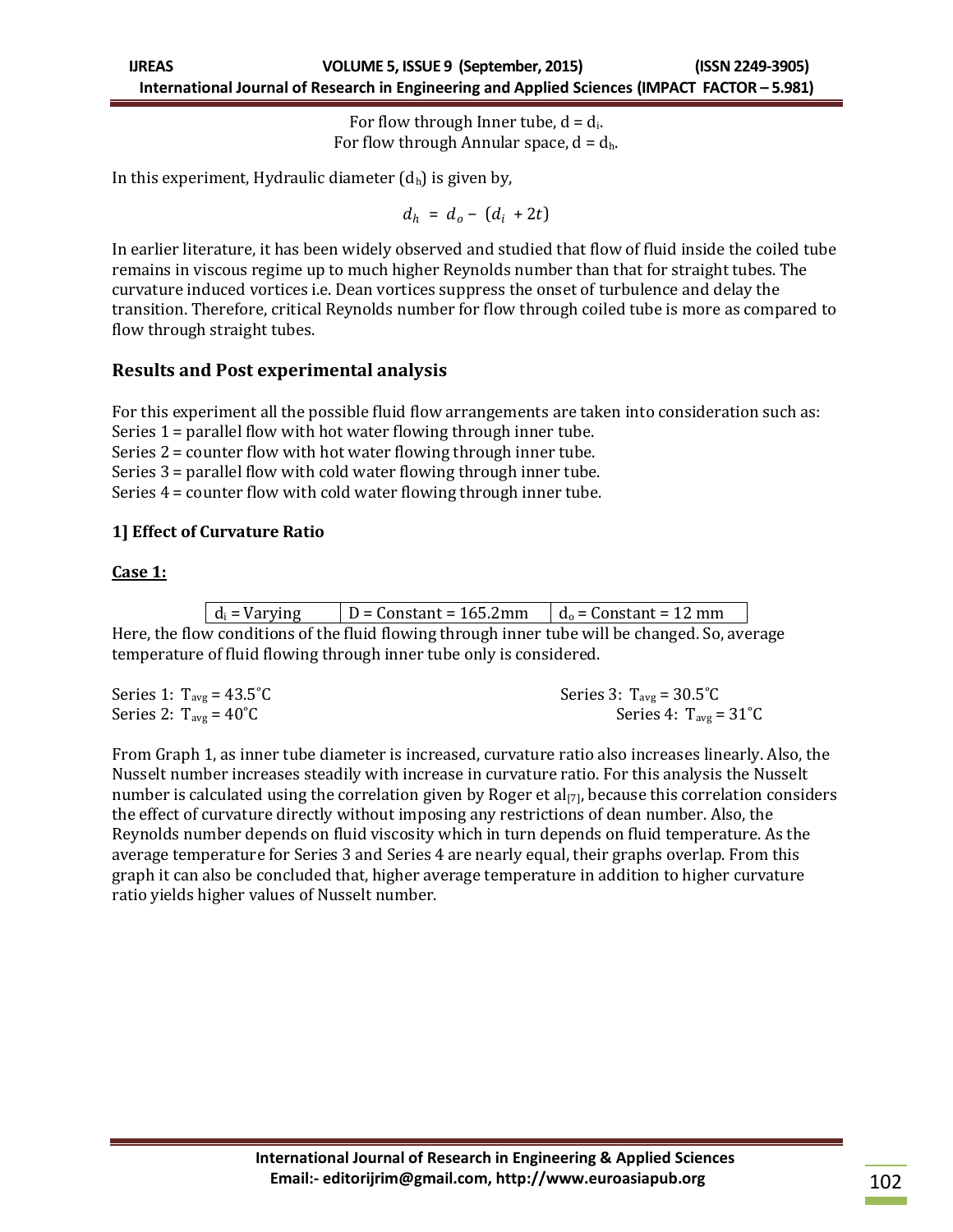

**Graph 1: Nusselt Number Vs Curvature Ratio with d<sup>i</sup> varying**

#### **Case 2 :**

 $d_0$  = Varying  $\vert D =$  Constant = 165.2mm  $\vert d_i$  = Constant = 6 mm Here, the flow conditions of the fluid flowing through annular space will be changed. So, average temperature of fluid flowing through annular space only is considered.



In Graph 2, the similar trend as that of Graph 1 is observed. Comparing Graph 1 and Graph 2, even though curvature ratio in Graph 1 is lower (0.04 to 0.06) the Nusselt number whoops to 150, where as in Graph 2, Nusselt number remains around 100 even at higher curvature ratio of (0.08). This is due to the Reynolds number variation. The Reynolds number of the fluid flowing through annular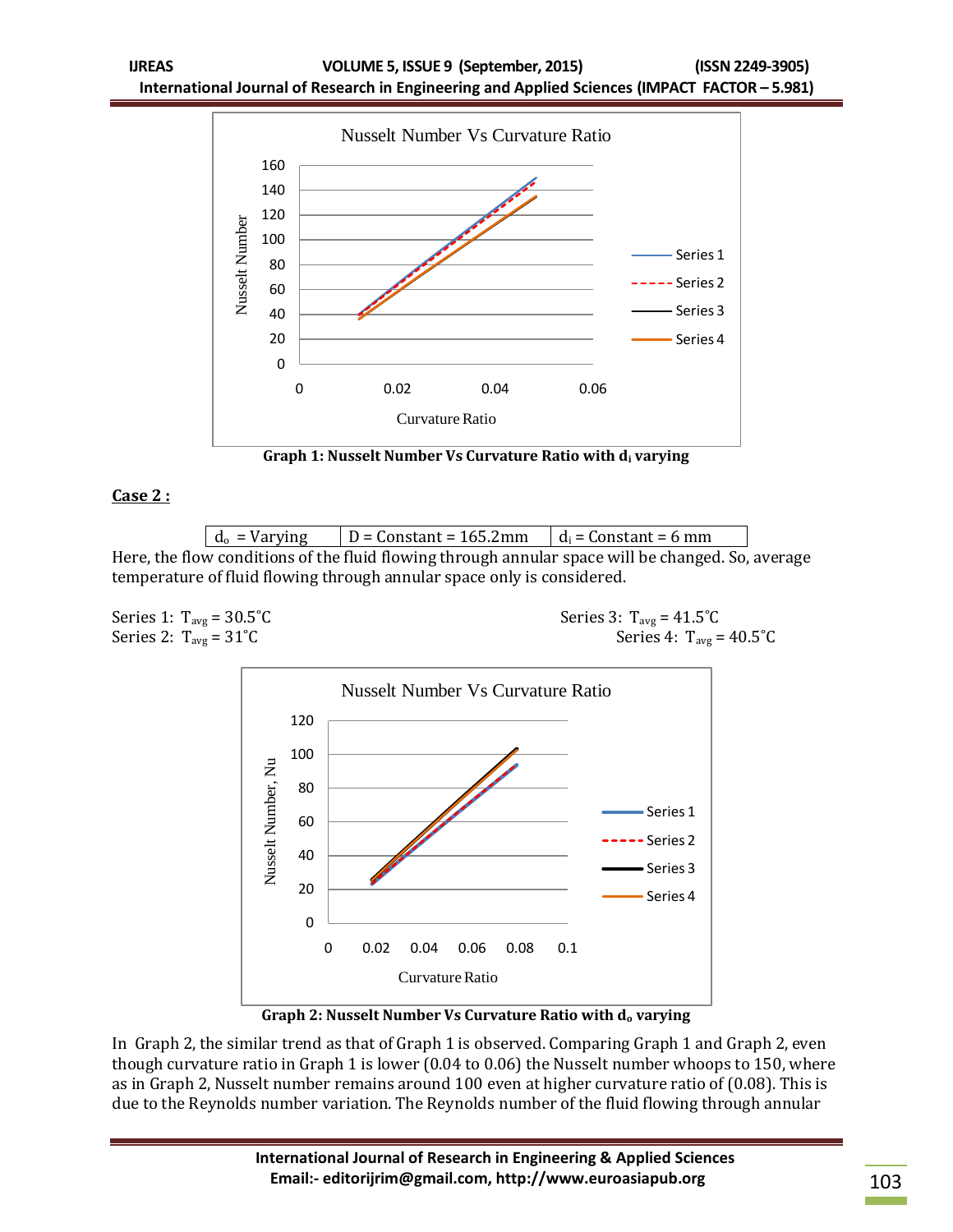space remains well below of the Critical Reynolds number and hence the flow is laminar. And hence, the heat transfer will be lower as compared to Case 1.

#### **Case 3:**

Here, due to variation in coil diameter, different curvature ratios for flow through inner tube and annular space are obtained. The experimentation for this case is performed only for Series 4 arrangement. For this average temperature of fluid flowing through inner tube and annular space is considered.

 $T_{\text{avg}(\text{inner tube})} = 31^{\circ}\text{C}$   $T_{\text{avg}(\text{annular space})} = 40.5^{\circ}\text{C}$ 



**Graph 3: Heat Transfer Coefficient Vs Curvature Ratio with D varying**

Graph 3 shows that, the heat transfer is directly proportional to curvature ratio. As we go down the line with increasing coil diameter from 150mm, the Reynolds number of hot fluid (annular space) remains well below the corrousponding Critical Reynolds number and hence the flow remains laminar. Also, due to low intensity of secondary flows, the heat transfer coefficient is adversly affected and the same is reflected from graph.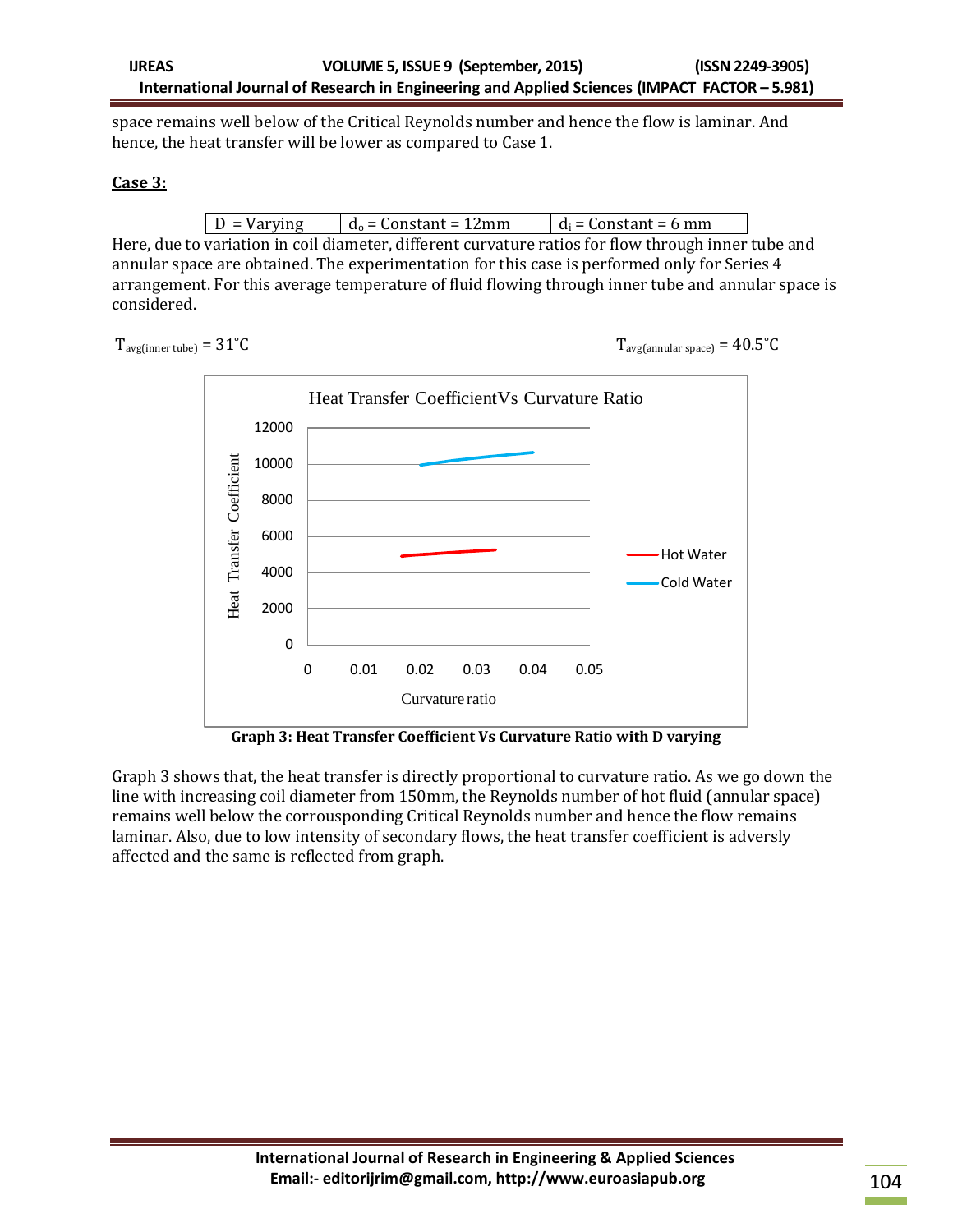

**Graph 4: Dean Number Vs Curvature Ratio for D varying**

As seen from Graph 4, the plot of Dean number Vs Curvature ratio for Cold fluid (inner tube) is steeper than hot fluid. The dean number is varied directly with square root of curvature ratio. The Dean number for cold fluid is 3 to 4 times that of hot fluid(annular space). So the dean vortices are more intense for cold fluid which is directly reflected in Graph 3 in terms of heat transfer coefficient.



## **2] Effect on Critical Reynolds Number**

**Graph 5: Critical Reynolds Number Vs Curvature Ratio**

The Graph 5 advocates the Critical Reynolds number's correlation given by Srinivasan et al. As curvature ratio increases from 0.01 to 0.08, the value of critical Reynolds number gets doubled over this span.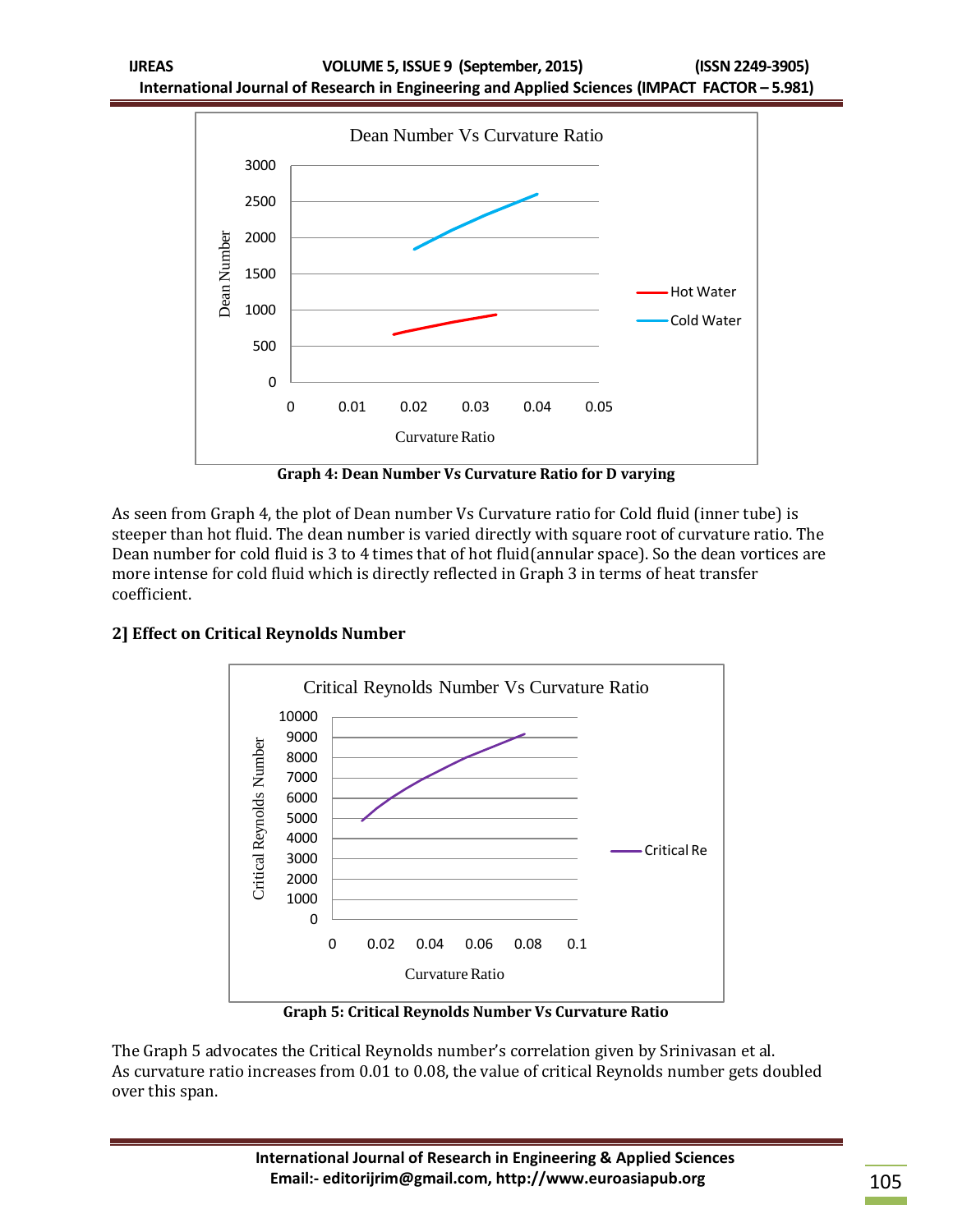## **3] Effect of Pitch**

The ratio of pitch of helical coil to the developed length of one turn is called dimensionless pitch. This dimensionless pitch is considered while calculating Nusselt number and for this the following correlation given by M.S. Salimpour $_{[6]}$  is used.

$$
Nu = 0.152De^{0.431}Pr^{1.06}\gamma^{-0.277}
$$

The calculations were performed and graph is plotted for Series 4 only.



**Graph 6: Heat Transfer Coefficient Vs Pitch**

It can be seen from the Graph 6 that, the flow of fluid through inner tube(here, cold fluid) is highly affected by variation of pitch. The heat transfer coefficient of fluid flowing through inner tube decreases rapidly as compared to fluid flowing through annular space.

## **Conclusion**

- 1. As curvature ratio increases, the transition of fluid flow from laminar to turbulent regime gets delayed. This results in higher values of Critical Reynolds Number for helically coiled tube-in-tube heat exchanger.
- 2. With tube-in-tube helical coil heat exchangers it is possible to accommodate larger heat transfer surface area within small space when compared with straight tube arrangement.
- 3. As curvature ratio increases, the heat transfer coefficient also increases. This increase in heat transfer coefficient for fluid flowing through inner tube remains higher than that of fluid flowing through annular space.
- 4. Increase in coil pitch weakens the secondary flows with the same Reynolds number and ultimately approaches to straight tube characteristics. Therefore, when coil pitch is increased, heat transfer coefficient of the fluid decreases.